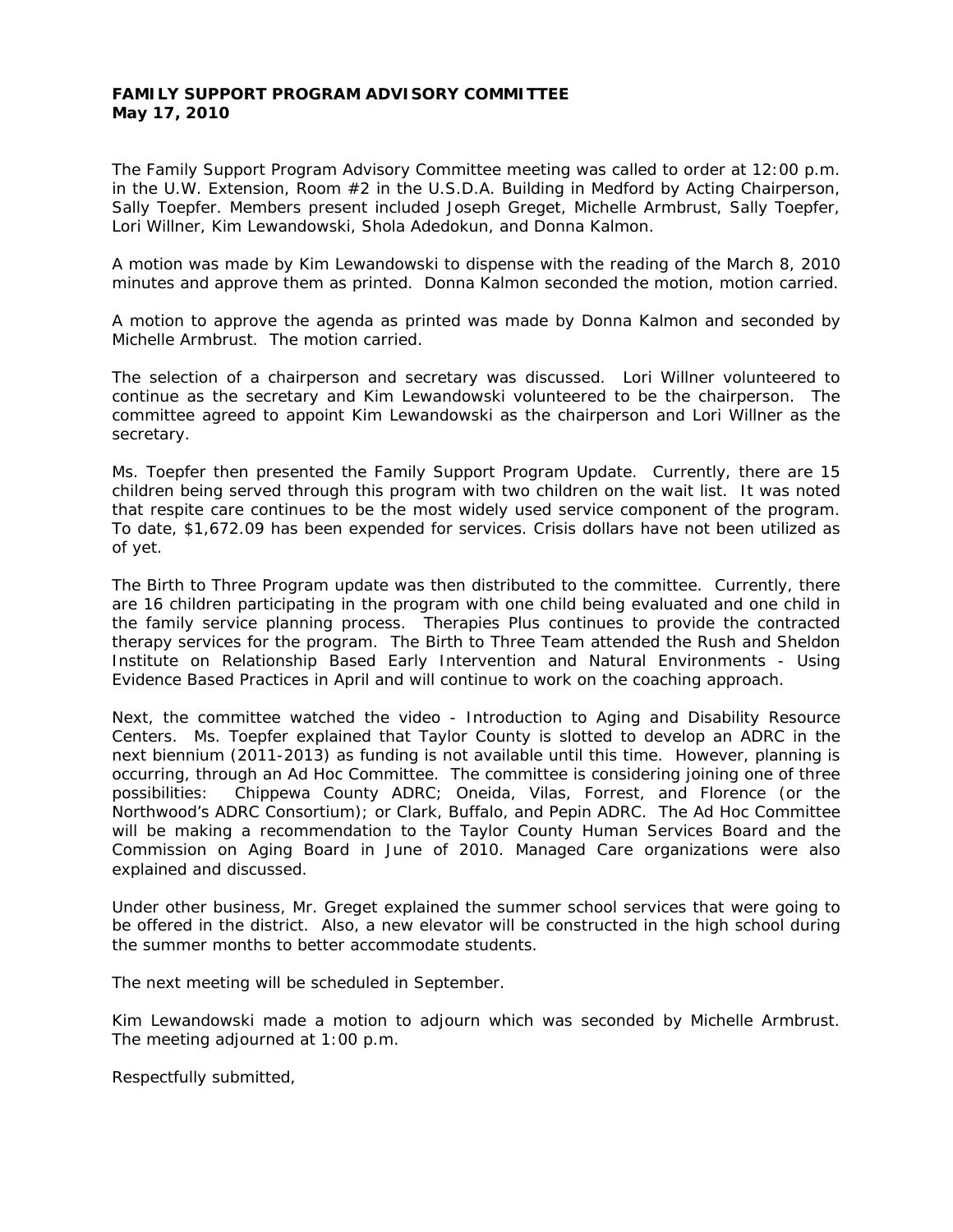Sally Toepfer, for Lori Willner, Secretary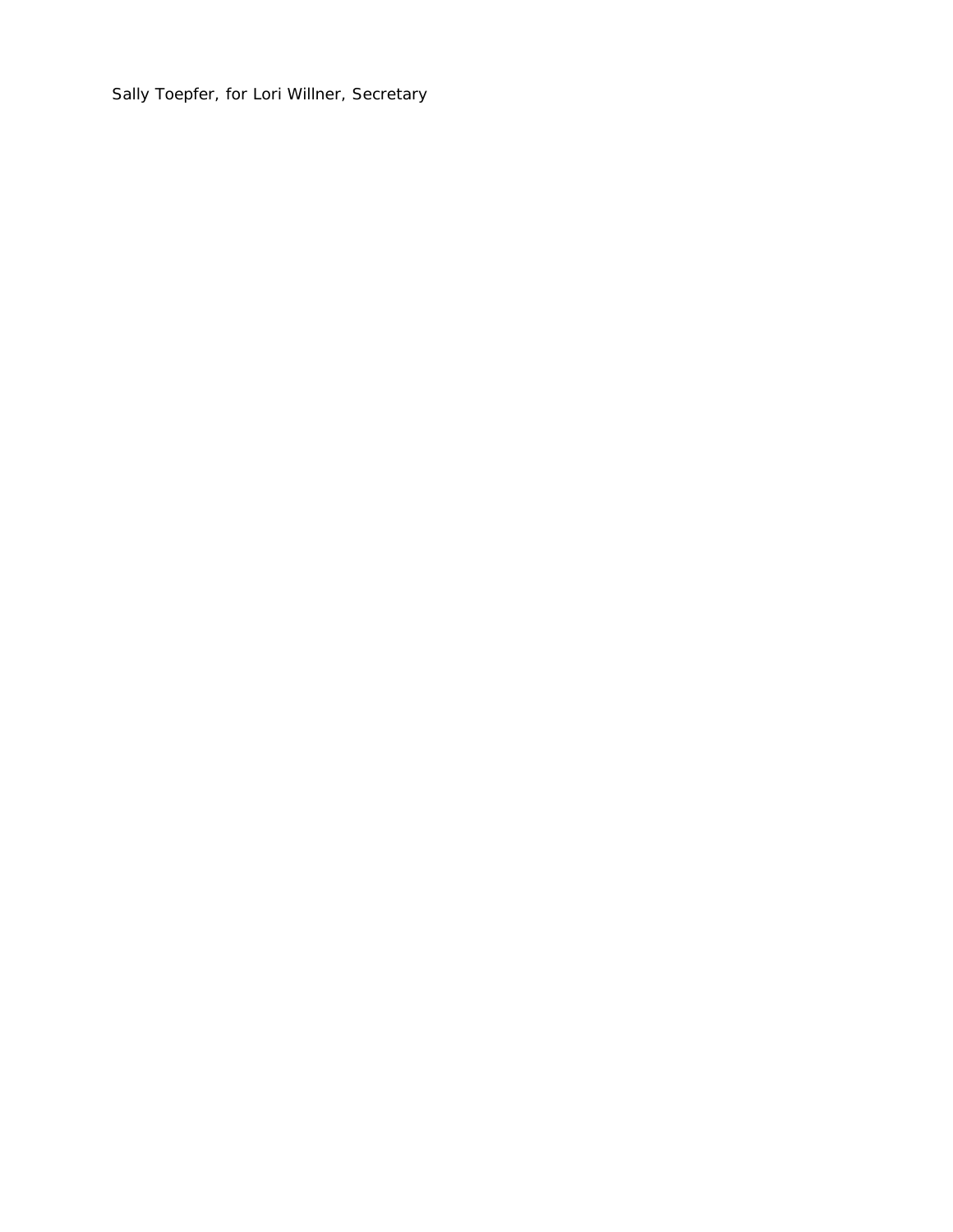## **FAMILY SUPPORT PROGRAM ADVISORY COMMITTEE March 8, 2010**

The Family Support Program Advisory Committee meeting was called to order at 12:05 p.m. in the U.W. Extension, Room  $#2$  in the U.S.D.A. Building in Medford by Acting Chairperson Sally Toepfer. Members present included Joseph Greget, Michelle Armbrust, Sally Toepfer, Lori Willner, Kim Lewandowski, and Donna Kalmon. Julie Nofsinger, Anne Brost, and Doreen Fierke have resigned as committee members.

A motion was made by Donna Kalmon to dispense with the reading of the May 18, 2009, September 14, 2009 and February 1, 2010 meeting minutes and approve them as printed. Michelle Armbrust seconded the motion. The motion carried.

A motion to approve the agenda as printed was made by Donna Kalmon and seconded by Michelle Armbrust. The motion carried.

Ms. Toepfer presented the update on the Family Support Program. Currently, 14 families have updated their service plans and will be receiving service funding. To date, \$252.59 has been expended for services. There are three children on the wait list. However, it is anticipated at least one more family will be served in 2010.

The Birth to Three Program update was then distributed to the committee. Referrals continue to be received from a variety of resources. Therapies Plus continues to provide all therapy services under contract. ARRA and Consortium grants have been received from the State. The ARRA grant is to be used for equipment and technology to enhance the Birth to Three Program. The Consortium funds are to be used for training purposes. Ms. Toepfer applied to the State to have the Taylor County Birth to Three team attend the Institute on Relation-Based Intervention in Natural Environment Using Evidence Based Practices which is to be held on April 26th and 27th in Wisconsin Dells. The presenters, Dathan Rush and M'Lisa Shelden will provide an in-depth overview on Evidence Based Early Intervention. Additional ARRA funds will be available to support travel and lodging to the institute to the teams that are chosen. The State will notify counties of their selection by the end of March.

The Family Support Program Annual Plan Update and data information were then reviewed by the committee. Essentially, the program will continue to be administered without change. Donna Kalmon made a motion to approve the 2010 Family Support Program Annual Plan Update as printed. Michelle Armbrust seconded the motion. The motion carried.

The committee then discussed the future of the Family Support Program Advisory Committee in lieu of member resignations and difficulty in recruitment of new members. Ms. Toepfer reported success in recruiting one family member who indicated interest in becoming involved. After discussion, the committee felt it was important to maintain the Family Support Advisory Committee but to reduce the members to the minimum necessary to meet State requirements.

Under Other Business, Mr. Greget requested brochures for the Family Support Program, the Children's Waiver Program, and the Birth to Three Program for distribution to teachers, students, and families.

The next meeting was scheduled for May 17, 2010 at 12:00 noon. Ms. Toepfer will attempt to coordinate a speaker. A new chair and secretary will also need to be appointed.

Michelle Armbrust made a motion to adjourn, which was seconded by Joe Greget. The meeting adjourned at 12:45 p.m.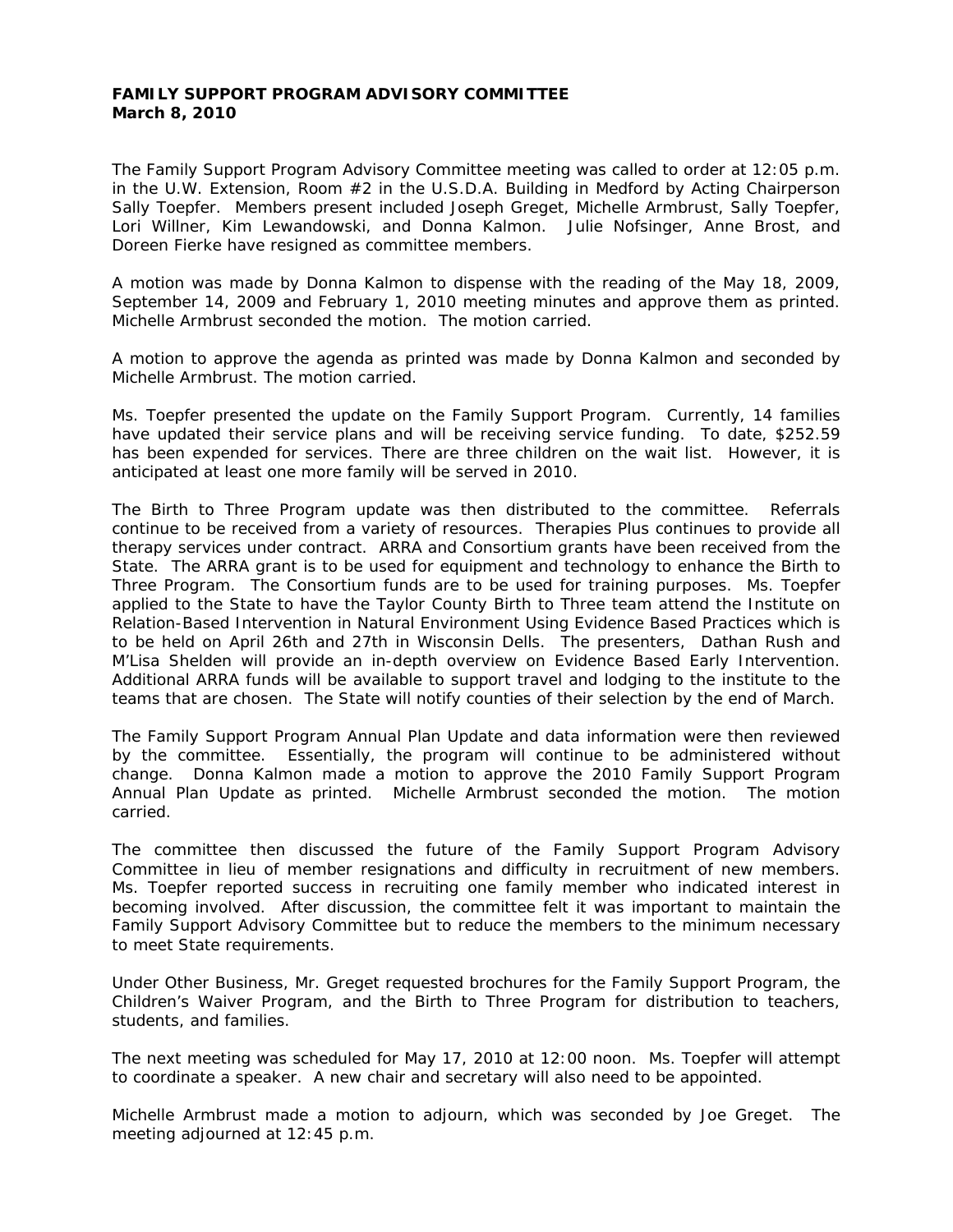Respectfully submitted,

Sally Toepfer for Lori Willner, Secretary